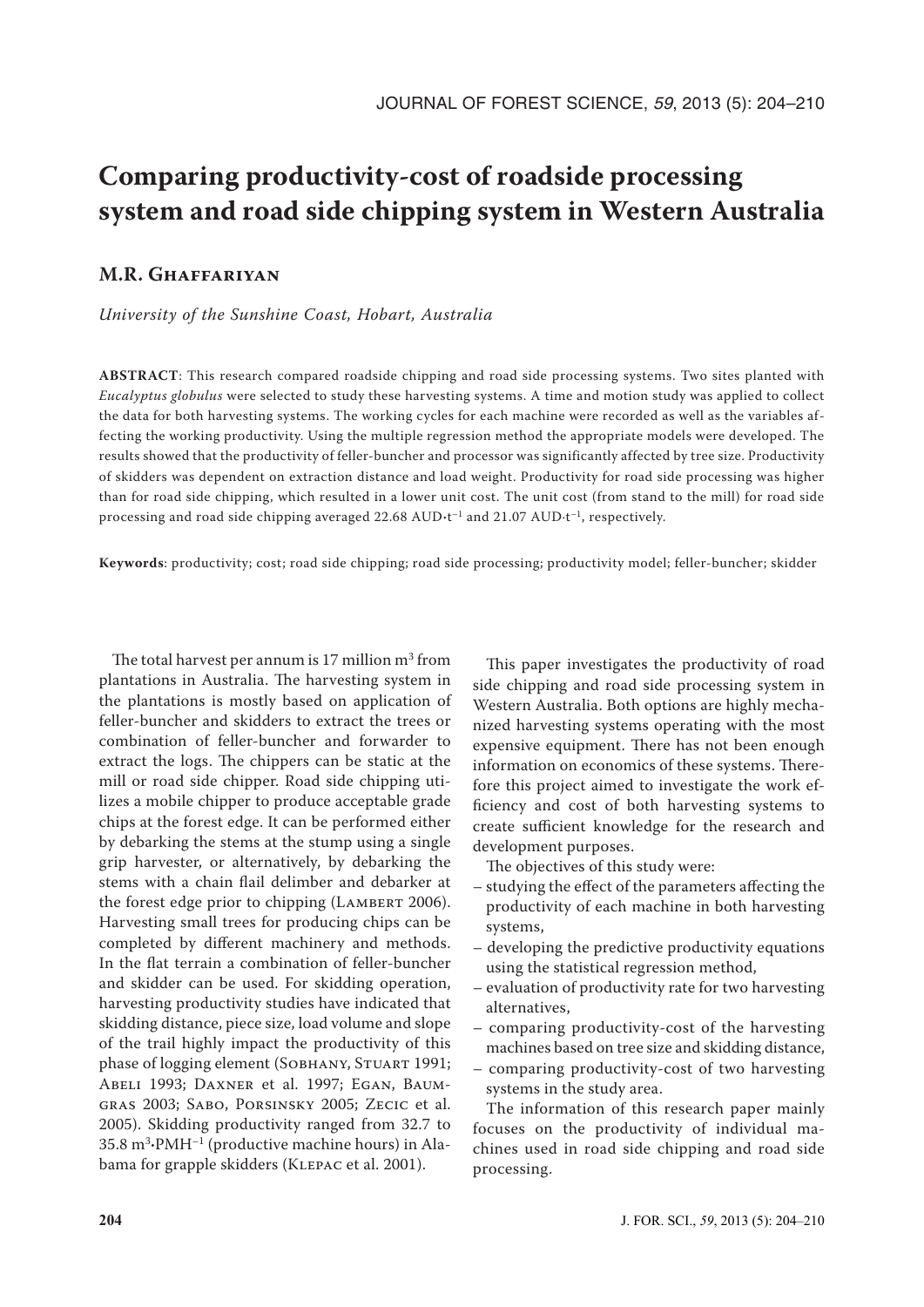

## **MATERIALS AND METHODS**

#### **Study area**

The road side chipping system (Fig. 1) was located in a 13-years-old *Eucalyptus globulus* plantation at Range Montana in Western Australia. The study area (1.52 ha of flat terrain) had a standing volume of 114 m<sup>3</sup> **·**ha–1 and 640 stems·ha–1 were clear felled. Tree volume averaged  $0.178 \text{ m}^3$ .

A road side processing system (Fig. 2) was located in an 11-years-old *Eucalyptus globulus* plantation at Clear Hills in Western Australia. The study area (1.07 ha of flat terrain) had a standing volume of 156 m<sup>3</sup> **·**ha–1 and 760 stems·ha–1 were clear felled. Tree volume averaged  $0.205 \text{ m}^3$ .

#### **Study design**

The road side chipping site included 10 rows of the trees. This study site was divided into 5 plots (two rows per each plot) with similar area and tree size. The road side processing site consisted of 6 rows of the Eucalypt trees divided into three blocks containing two rows each. The plots enabled to replicate the harvesting systems (study treatments) to determine the difference between the productivity and costs.

#### **Data collection**

The elemental time study method was applied to evaluate the productivity rate of both systems.



Fig. 1. Road side chipping system at Range Montana

Firstly the working cycle was defined for each machine. Working cycle is a complete set of operations or tasks that is repeated for each machine. Each cycle contains different elements (Table 1).

Productivity for each machine was computed by dividing the produced wood in tonnes to  $PMH<sub>o</sub>$ (productive machine hours without delays). The unit cost  $(AUD \cdot t^{-1})$  was evaluated based on productivity and hourly cost of each machine.

For the feller-buncher it was assumed that the productivity is a function of tree volume. Tree volume was measured using a volume estimating formula based on the DBH class of each tree. For skidders, the dependent variable was skidding time per cycle. The independent variables such as skidding distance and weight of bunches were recorded during the time study. The skidding distance was measured during each cycle. The weight of bunches was evaluated using the number of trees per bunch and average tree size. Table 2 presents the data base of this research.

#### **Statistical analysis**

The working delays were recorded as well as the variables impacting the productivity. The working time and productivity were plotted depending on the parameters. Productivity models were developed using the multiple and simple regression methods. When the productivity did not have enough correlation with independent variables, the working cycle time was used as dependent variable to develop the model. The statistical procedure for modelling includes:

Fig. 2. Road side processing system at Clear Hills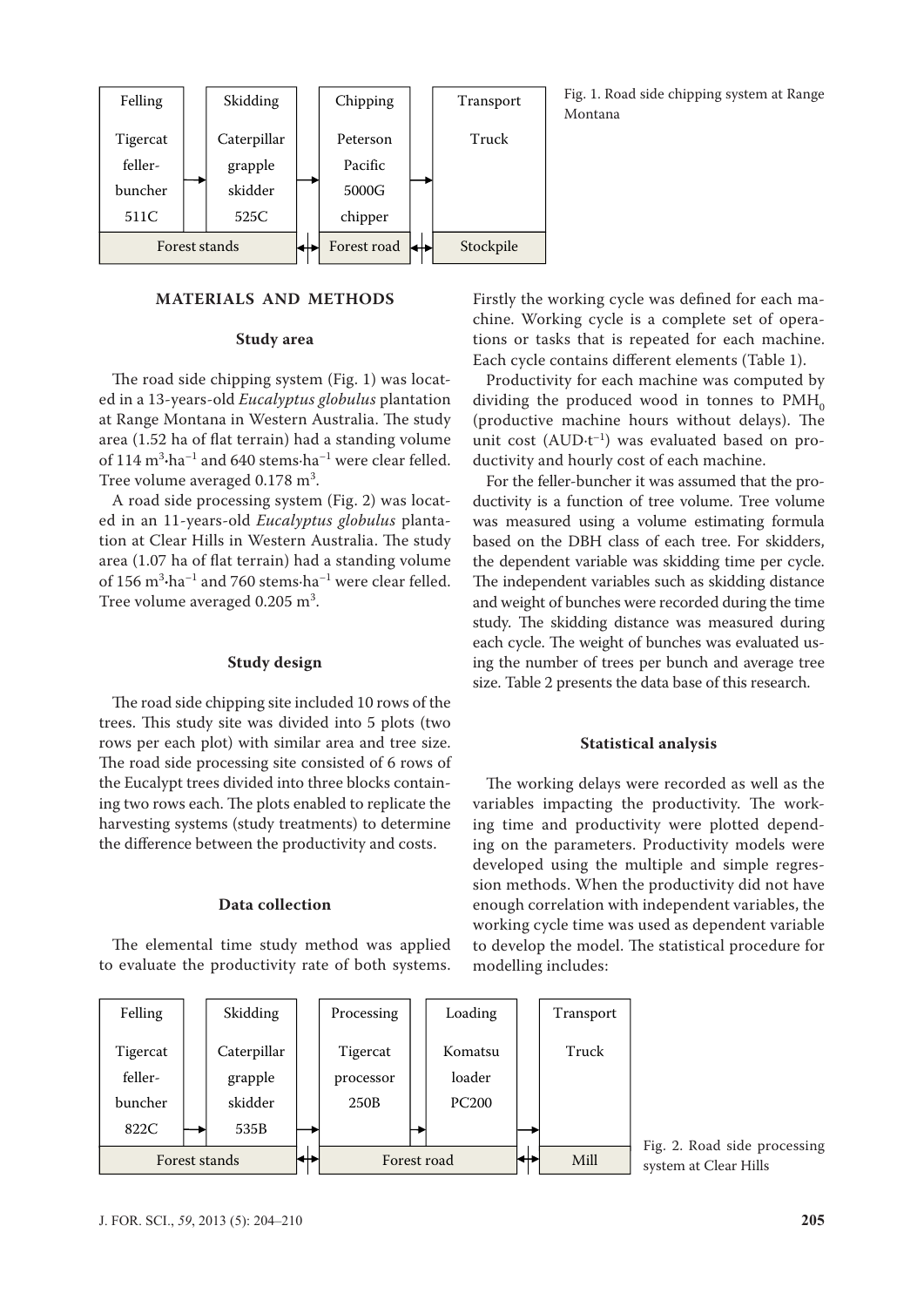Table 1. Work elements of feller-buncher and skidder

| Machine        | Work elements     | Definition                                                                                                                                                    |
|----------------|-------------------|---------------------------------------------------------------------------------------------------------------------------------------------------------------|
| Feller-buncher | felling-bunching  | starts when the felling head is attached to a tree to start cutting, it finishes when<br>the operator lays the felled tree on the ground                      |
|                | moving            | begins when the machine starts to travel to next tree and ends when the machine<br>stops moving to perform another activity                                   |
|                | brushing/cleaning | starts when the machine stops moving or felling/bunching to dispose of non-mer-<br>chantable material and stops when felling/bunching or moving recommences   |
| Skidder        | debris cleaning   | any time spent for clearing debris and removal to the stockpile or return to the<br>block                                                                     |
|                | travel empty      | starts when the machine commences travel into the block and ends when loading<br>of a bunch commences                                                         |
|                | loading           | starts with grappling the bunch and picking up and ends when travel loaded com-<br>mences                                                                     |
|                | travel loaded     | starts when wheels commence turning after loading, and ends when a skid distance<br>to the landing is reached                                                 |
|                | unloading         | time to drop a load and turn around to commence travel empty. Starts when a skid<br>distance to the deck is reached and ends when the turnaround is completed |

- plotting the working time/productivity depending on the parameters,
- collinearity test for verifying the correlation among the variables,
- multiple regression application to develop the working time equation,
- checking the model consistency, fit and plausibility,
- analysis of variance to test the significance of the model,
- examination of the residuals of the model and model validation.

A sensitivity analysis was conducted to quantify the impact of each variable on productivity and cost for all models. This analysis was carried out by changing one parameter within its range while holding the other parameters constant at their mean value to see the impact on the productivity and cost. The cost of two systems was derived through the hourly machine cost and the productivity rate.

| Harvest system       | Components     | Number of<br>work cycles |
|----------------------|----------------|--------------------------|
|                      | feller-buncher | 65                       |
| Road side chipping   | skidder        | 56                       |
|                      | chipper        | 4                        |
|                      | feller-buncher | 58                       |
|                      | skidder        | 58                       |
| Road side processing | processor      | 350                      |
|                      | loader         | 4                        |

#### **RESULTS AND DISCUSSION**

Productivity of the feller-buncher at both sites significantly depended on tree volume at a probability level of α = 0.05 (Fig. 3). However, the productivity rate of felling and bunching operation in Clear Hills site was higher than in Montana site.

Felling and bunching in Range Montana site are more expensive than in Clear Hill site due to higher machine cost and lower productivity rate. The productivity models are presented in Table 3. All models were significant at a probability level of  $\alpha = 0.05$ .

Productivity of skidding operation in the road side processing system was higher compared with the in-field chipping site (Fig. 5). Although the average weight of bunch in road side processing (2.83 t) was smaller than in the in-field chipping site (3.03 t), the average skidding time in Range Montana (road side chipping) was much higher than in Clear Hills due to a long time spent for removal and clearing of debris and re-skidding. The minimum, maximum and mean skidding distance for Clear Hills (road side processing) was 20 m, 430 m and 219 m, respectively, while the minimum, maximum and mean skidding distance for Range Montana (road side chipping) was 55 m, 292 m and 160 m. The minimum and maximum weight of bunch (weigh of load) for Clear Hills (road side processing) site was 1.76 t and 3.81 t while for the Range Montana site (road side chipping) the minimum weight of bunch was about 0.98 t with maximum of 5.46 t.

Using the same hourly machine cost of 142.42 AUD per h, the skidding cost was evaluated depending on skidding distance. Increasing the distance will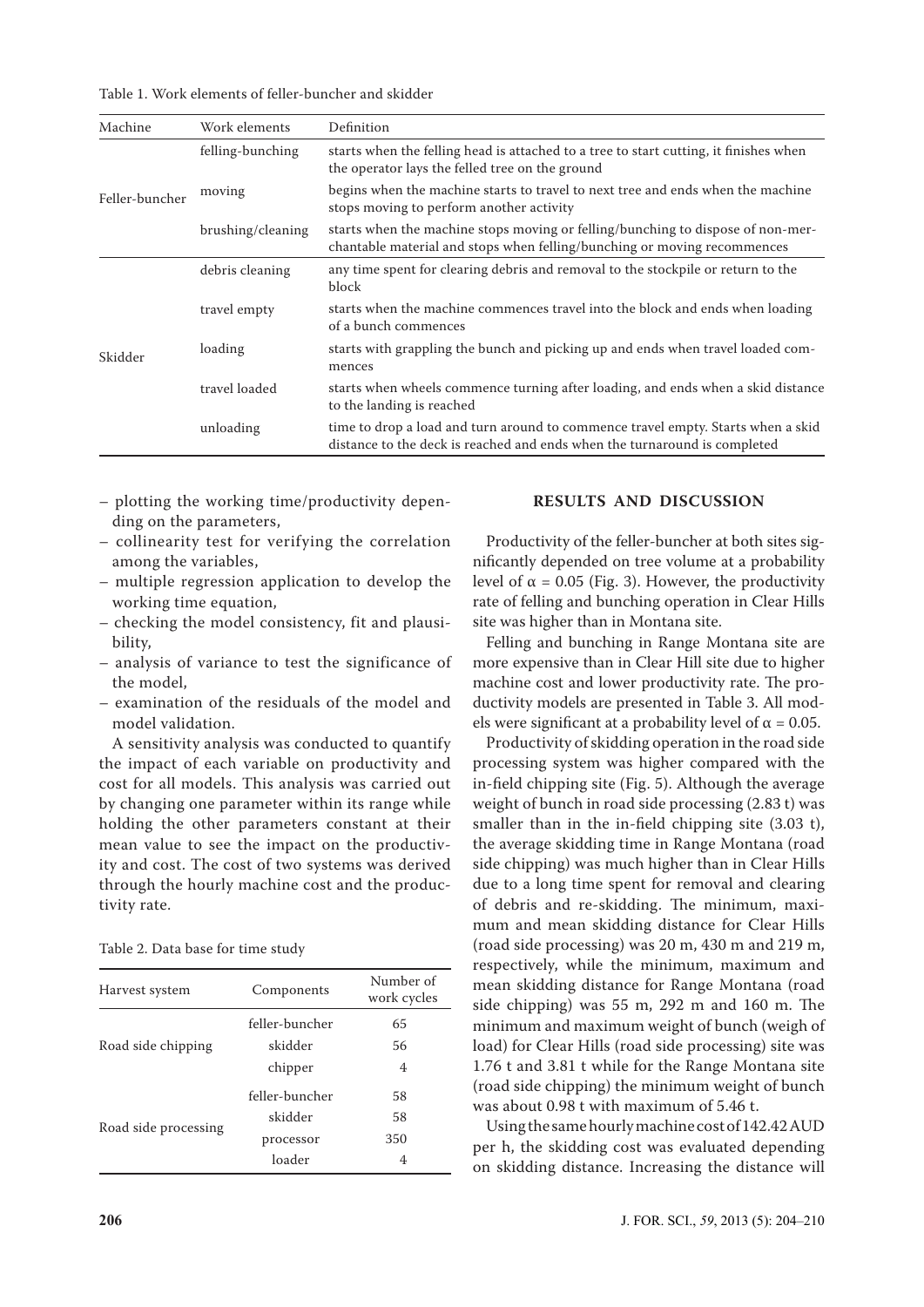

Fig. 3. Effect of tree volume on the productivity of a fellerbuncher

increase the extraction cost (Fig. 6). The productivity of the processor significantly depended on tree volume at the probability level of  $\alpha$  = 0.05 (Table 3). From the model, the larger the tree volume, the higher the productivity and the lower the process-2 ing cost per tonne (Figs 7 and 8). 1 Ferming and bunching and bunching costs<br>in the bunching control in the costs of the costs of the costs of the costs of the costs of the costs of the c<br>in the costs of the costs of the costs of the costs of the costs of the eas<br>f t<br>מ  $\overline{a}$ rig<br>bu<br>ind<br>Frodug<br>P

The share of working elements in percent for feller-buncher and skidder is presented in Tables 4 and 5. For the feller-buncher, felling and bunching elements account for the largest share of working cycle in both study sites. The skidder in the road side chipping site spent 41% of the working time to clean the debris. The longest work element for skidding in Clear Hill was travel loaded (36% of working time). Skidding operation in Range Mon-4 tana had 6% delay time although for road side processing the skidder did not have any delay. ide<br>Productivity<br>Production<br>Poduction rd o<br>ki wo<br>ar ces<br>In α<br>ki<br>in<br>in

The net productivity and cost of the chipper in Range Montana averaged  $33.9$  t $\cdot$ PMH $_0^{-1}$  and  $10.27$  AUD $\cdot$ t<sup>-1</sup>. The operational delays covered 27% of the operating time, which was mostly caused by waiting for wood and trucks. Only 2% of the chip-່ໄ<br>ດ



Fig. 5. Effect of skidding distance on the productivity of skidders at two sites

Fig. 4. Comparison of felling-bunching costs

for centralized chipping at the mill for road side road side chipping and road side processing. An ping time was spent for mechanical delays. Table 6 Pipipi<br>Production<br>foll presents the summary of productivity and cost for average chipping cost of 6 AUD $\cdot$ t<sup>-1</sup> was assumed processing.

coast of Victoria (Acuna et al. 2011). The main rea-0 The productivity of the feller-buncher in this case study is lower than the average productiv-445 EXL tracked self-levelling feller-buncher workity (138.0  $\text{t}$ **·PMH**<sub>0</sub><sup>-1</sup>) reported for a similar Valmet ing in the pine plantations of the South Gippsland son is likely to consist in the smaller tree size handled in this study. Similar results were also reported by SPINELLI et al. (2009), who studied a range of feller-bunchers used for Eucalypt clearfell and obtained figures between 14 and 20 t $\cdot$ PMH<sup> $-1$ </sup> for smaller DBH and steeper slopes than covered by this study.

The average productivity of skidder in the road side processing site (in Range Montana) is higher than the productivity  $(44.6 \text{ t} \cdot \text{PMH}_0^{-1})$  of a Tiger Cat 730C grapple skidder used for extracting small



Fig. 6. Comparison of skidding costs at two sites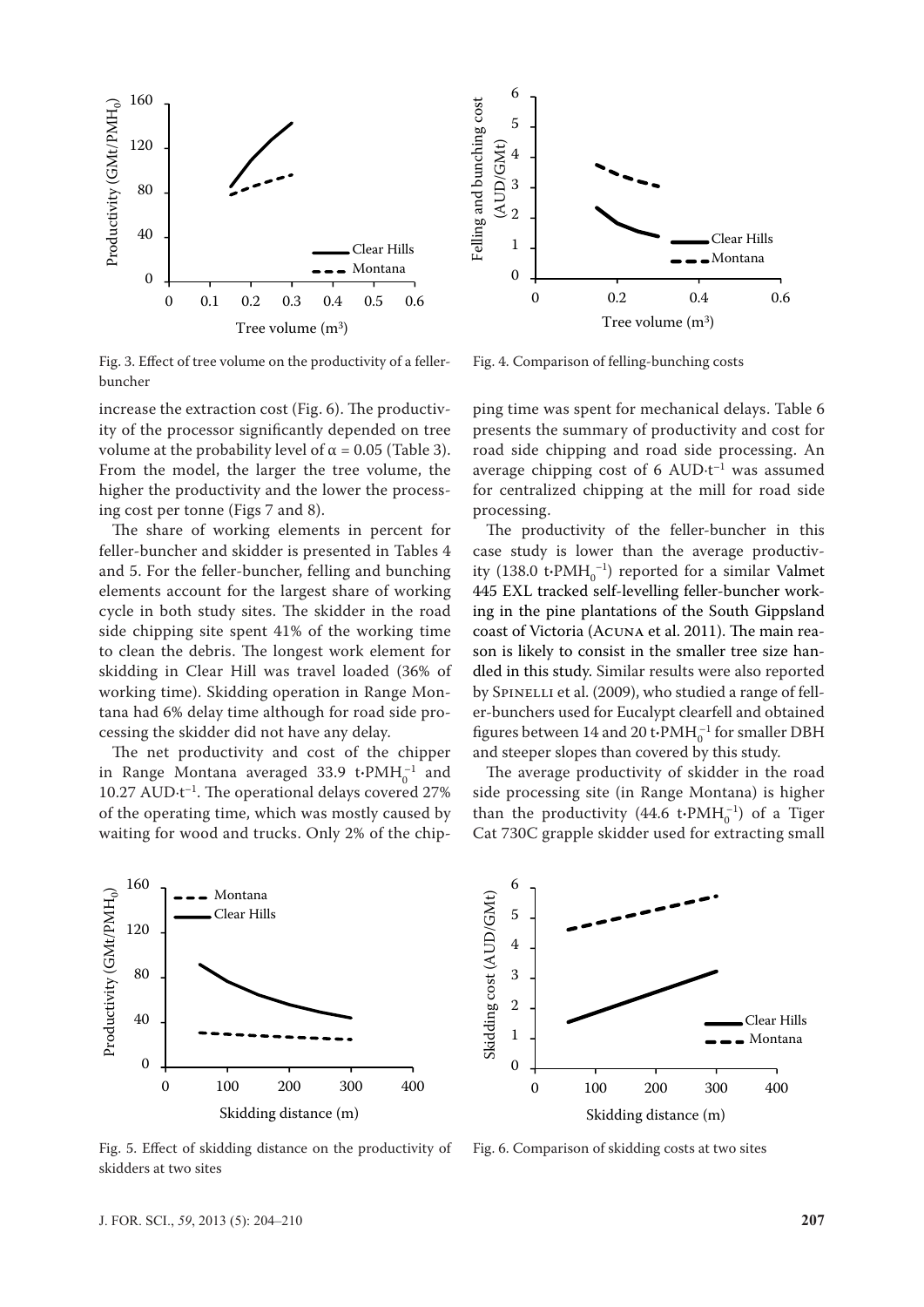

25 Clear Hills Fig.7 20 Cost (AUD/GMt) Cost (AUD/GMt) 15 10 5 0 0 0.2 0.4 0.6 Tree volume (m3)

Fig. 7. Effect of tree volume on the productivity of a processor at Clear Hills site

whole eucalypt trees in Western Australia (GHAFmore easily perfect in western riastrana (erritricum). is higher than  $47.5$  t $\cdot$ PMH $_0^{-1}$  reported for whole eucalypt tree skidding in Brazil (VALVERDE et al.1996). This could be a result of the shorter skid-10 ding distance in Range Montana site. Al<br>s l<br>ud<br>l.1<br>lin

The productivity of processor  $(25.1 \text{ t-PMH}_0^{-1})$ and loader (86.2 t·PMH<sub>0</sub><sup>-1</sup>) in Range Montana site is lower than processing and loading large tree sizes (average volume of  $1.8 \text{ m}^3$ ) in old pine stands in Tasmania in which processing productivity at the site was  $61.9 \text{ t-PMH}_0^{-1}$  and loading at the road side

Hills site Fig. 8. Effect of tree volume on processing cost at Clear

had a productivity of  $100.8 \text{ t} \cdot \text{PMH}_0^{-1}$  due to a very large tree size (GHAFFARIYAN, SESSIONS 2012).

The chipping productivity recorded in this study  $(33.9 \text{ t-PMH}_0^{-1})$  is close to reported productivity for a Peterson Pacific chipper tested in whole tree chipping for biomass  $(33.90 \text{ t-PMH}_0^{-1})$  in Western Australia, possibly due to a similar tree size (Ghaffariyan et al. 2011). Tree size and machine power are main factors impacting the chipper productivity (Spinelli, Hartsough 2001).

The higher chipping cost in road side chipping can be explained by lower productivity compared

Table 3. Productivity and time equations for feller-buncher, grapple skidder and processor

| Machine                               | Clear Hills<br>(road processing)                                                                             | Range Montana<br>(road side chipping)                                                                                                            |  |
|---------------------------------------|--------------------------------------------------------------------------------------------------------------|--------------------------------------------------------------------------------------------------------------------------------------------------|--|
| Feller-buncher                        | productivity (t $\cdot$ PMH $_0^{-1}$ ) =<br>$242.94 + 83.012 \times \ln$ [tree volume (m <sup>3</sup> )]    | net working time (min $\cdot$ cycle <sup>-1</sup> ) =<br>$0.115 \times$ tree volume <sup>-0.3</sup> (m <sup>3</sup> )                            |  |
|                                       | $R^2 = 0.32$ , $n = 59$                                                                                      | $R^2 = 0.73$ , $n = 65$                                                                                                                          |  |
| Skidder                               | net skidding time (min $\cdot$ cycle <sup>-1</sup> ) =<br>$1.3958 + 0.0082 \times$ skidding distance (m)     | net skidding time (min $\cdot$ cycle <sup>-1</sup> ) =<br>4.4289 + 0.0058 $\times$ skidding distance (m) + 0.378 $\times$<br>weight of bunch (t) |  |
|                                       | $R^2 = 0.91, n = 58$                                                                                         | $R^2 = 0.36$ , $n = 56$                                                                                                                          |  |
|                                       | productivity (t $\cdot$ PMH $_0^{-1}$ ) =<br>88.351 $\times$ tree volume <sup>0.7504</sup> (m <sup>3</sup> ) |                                                                                                                                                  |  |
| Processor<br>$R^2 = 0.72$ , $n = 350$ |                                                                                                              |                                                                                                                                                  |  |

*n* – number of observations

|            | Range Montana (road side chipping) | Clear Hills (road side processing) |
|------------|------------------------------------|------------------------------------|
| Fell/bunch |                                    | 93                                 |
| Move       |                                    |                                    |
| Brush      |                                    |                                    |
| Delay      |                                    |                                    |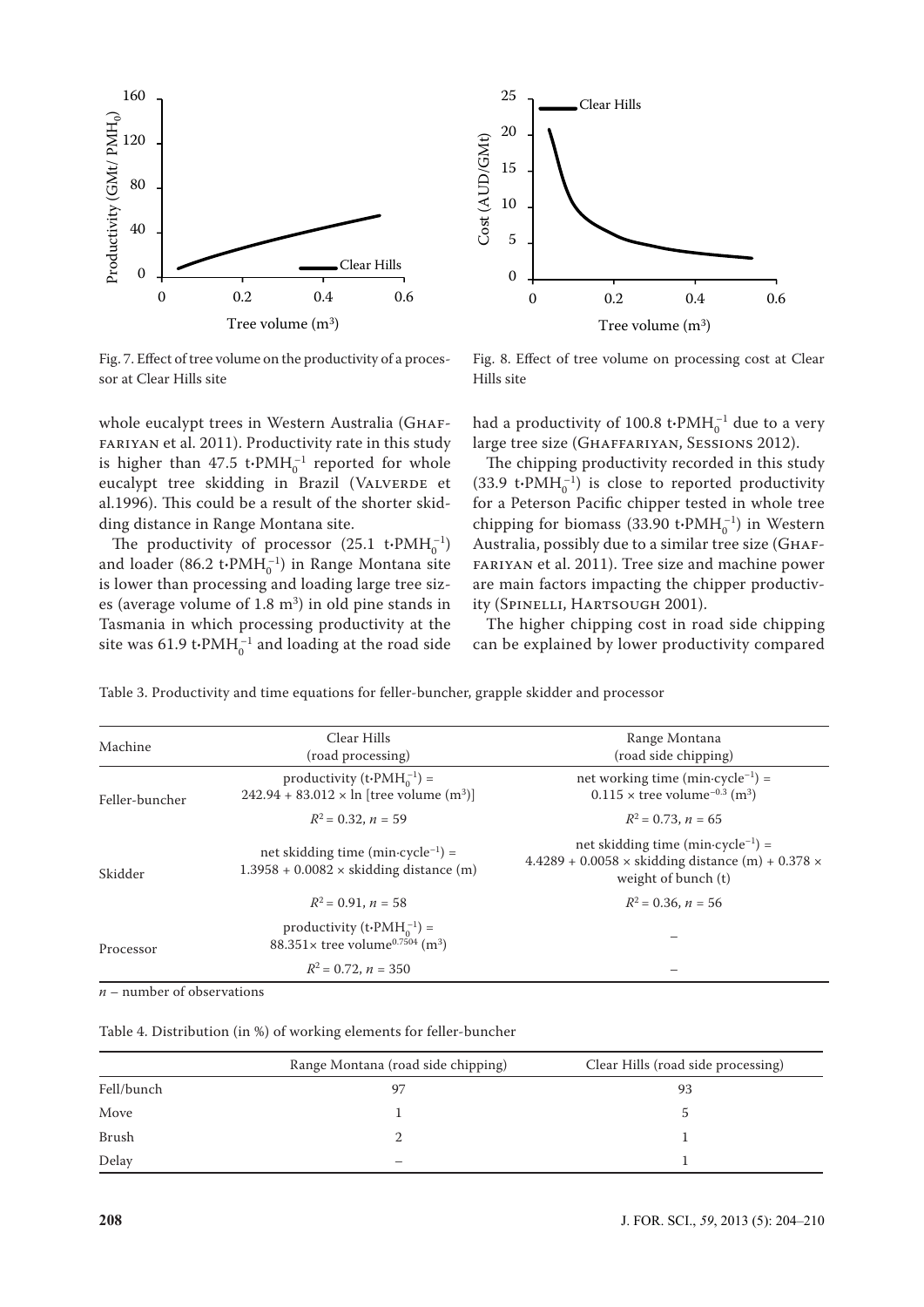Table 5. Distribution of working elements for skidder (in %)

| Work elements   | Range Montana (road side chipping) | Clear Hills (road side processing) |  |  |
|-----------------|------------------------------------|------------------------------------|--|--|
| Debris cleaning | 41                                 | 2                                  |  |  |
| Travel empty    | 10                                 | 29                                 |  |  |
| Loading         | 12                                 | 20                                 |  |  |
| Travel loaded   | 27                                 | 36                                 |  |  |
| Unloading       | 4                                  | 13                                 |  |  |
| Delays          | 6                                  |                                    |  |  |

Table 6. Summary of productivity - cost evaluation of two harvesting systems

|                             | Road side processing system           |                                     |                                   | Road side chipping system             |                            |                                   |
|-----------------------------|---------------------------------------|-------------------------------------|-----------------------------------|---------------------------------------|----------------------------|-----------------------------------|
| Elements                    | productivity<br>$(t\cdot PMH_0^{-1})$ | hourly cost<br>$(AUD \cdot h^{-1})$ | unit cost<br>$(AUD \cdot t^{-1})$ | productivity<br>$(t\cdot PMH_0^{-1})$ | hourly cost<br>$(AUD·h-1)$ | unit cost<br>$(AUD \cdot t^{-1})$ |
| Harvesting (feller-buncher) | 109.1                                 | 294                                 | 2.69                              | 73.6                                  | 294                        | 3.99                              |
| Extraction (skidding)       | 53.8                                  | 190                                 | 3.53                              | 27.9                                  | 190                        | 6.81                              |
| Processing                  | 25.1                                  | 219                                 | 8.72                              |                                       |                            |                                   |
| Loading                     | 86.2                                  | 150                                 | 1.74                              |                                       |                            |                                   |
| Chipping                    |                                       |                                     | 6                                 | 33.9                                  | 348.17                     | 10.27                             |
| Total cost                  |                                       | 22.68                               |                                   |                                       | 21.07                      |                                   |

with the large stationary at the forest company for road side processing (the average cost of chipping at the mill was taken in consideration). A similar result was found by another study in Western Australia indicating that the road side chipping system delivers the chips with lower cost than road side processing (transporting logs and chipping at the mill) (Ghaffariyan, Sessions 2012).

## **CONCLUSIONS**

Tree size has a significant impact on the productivity of feller-buncher and processor. A larger tree size results in higher productivity. Since the average tree size in Clear Hills was larger than in Range Montana site, the productivity rate of felling and bunching was higher. Skidding distance and weight of load (bunches) were significant variables in skidding time equations. Increasing these variables resulted in higher skidding time and cost. In Range Montana, the skidder spent a significant time for removal and clearing of the debris and re-skidding. This caused a longer working time per tonne which dropped the productivity down. The total cost per tonne for the road side chipping system was relatively cheaper than road side processing. Future studies can investigate the yield and chip quality of the harvesting systems.

#### **Acknowledgments**

The author would like to thank Mr. JOHN WIEDEMANN (WAPRES) for collecting data in Western Australia.

# **References**

- Acuna M., Kellogg L. (2009): Evaluation of alternative cutto-length harvesting technology for native forest thinning in Australia. International Journal of Forest Engineering, *20*: 19–27.
- ABELI W. (1993): Comparing productivity and costs of three subgrading machines. International Journal of Forest Engineering, *5*: 33–39.
- Daxner P., Gutmann A., Hager H., Kroiher F., Sagl W., Stampfer K., Sterba H. (1997): Naturnahe Waldwirtschaft und deren Auswirkung auf das Oekosystem Wald; eine oekologische, waldwachstumkundliche, forsttechnische und soziooekonomische Studie. Wien, Universität für Bodenkultur Wien: 91.
- Egan A., Baumgras G.E. (2003): Ground skidding and harvested stands attributes in Appalachian hardwood stands in West Virginia. Forest Product Journal, *53*: 59–63.
- Ghaffariyan M.R., Acuna M. (2012): Evaluating a cut-tolength harvesting system in Tasmania. Bulletin 23. Hobart, CRC for Forestry: 5.
- Ghaffariyan M.R., Brown M., Acuna M., Sessions J., KUEHMAIER M., WIEDEMANN J. (2011): Biomass harvesting